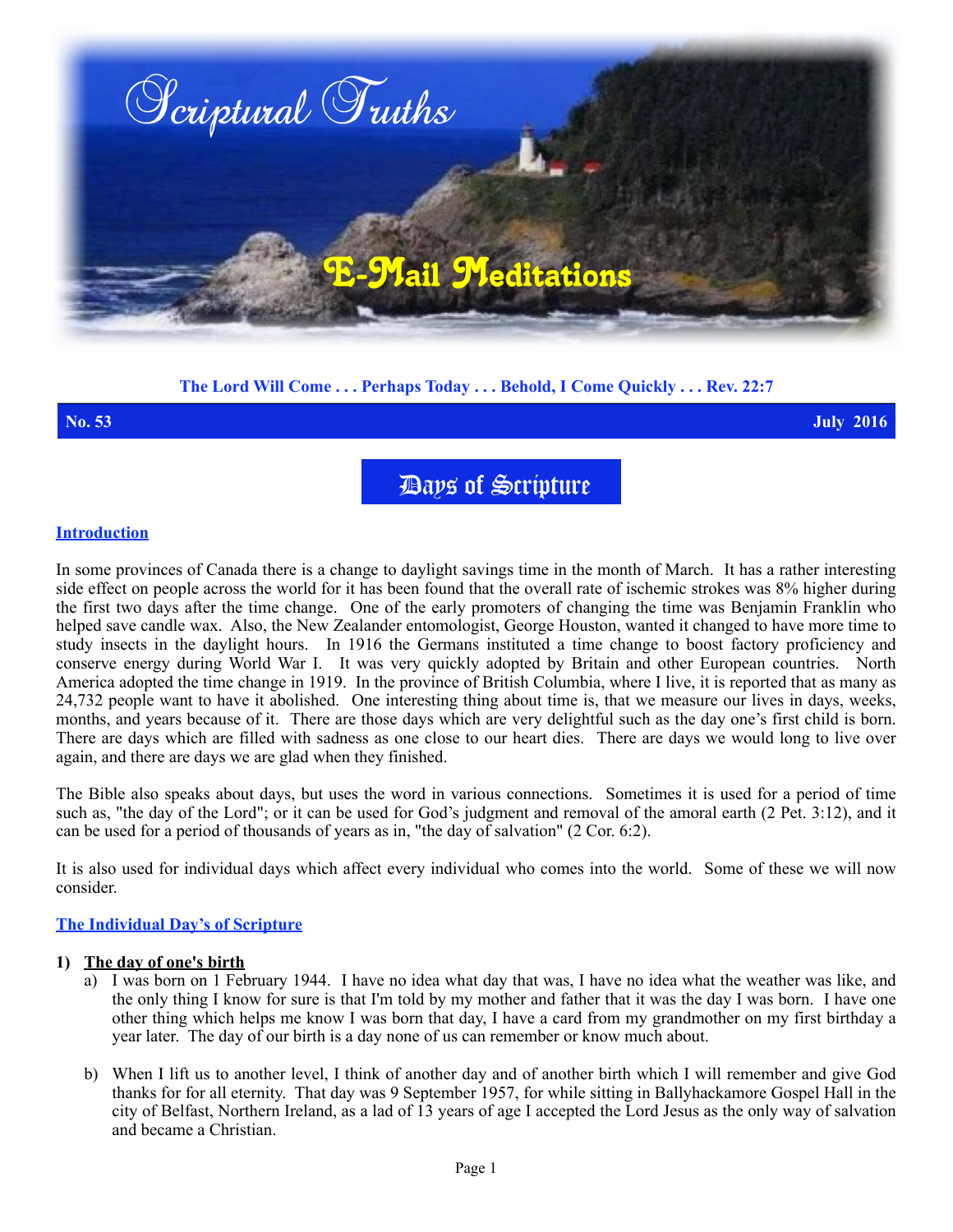c) The day of my physical birth I have no conscious memory of, the day of my second birth I remember quite vividly. When the Lord Jesus was speaking to Nicodemus who was "a ruler of the Jews", He said, "Ye must be born again" (Jn. 3:7), or to put it in perhaps a more precise way and in context, the Lord was saying, "No one will ever see the kingdom of God unless they have been born from above".

## **2) The day of one's death**

- a) The patriarch Isaac recognized that his days on earth were coming to an end (in total he lived 180 years). While he had learned many things in life, one thing he did not know was the day of his death, for when speaking to his son Esau he said, "Behold now, I am old, I know not the day of my death" (Gen. 27:2). That is a day which none of us know ahead of time. It is irrelevant whether it is a sudden death or a long slow lingering death, no one can say, "I know the day I shall die" unless they are going to be put to death by other powers. Had anyone looked at my father on a Thursday morning, he was the picture of health, 67 years of age. He walked with my mother to the car and having opened the door he sat down, putting his briefcase in the back of the car and turning round said, "ah", and died. Dad never knew that was going to be the day of his death. My mother was repeatedly ill the last 10 years of her life but the family had no idea the day of her death.
- b) It is a question we all must face, "When that day comes, and my spirit goes from this body, where will I be in eternity?" The degrees one receives on earth, the prestige, power, or position will mean nothing then. The only thing that will matter at that moment of death will be, "Where will I spend eternity?" The Bible makes it exceedingly clear, it is either, "Heaven or Hell for all eternity". At the moment of death the unsaved individual is immediately aware they have been banished from God for all eternity and cast into a sphere of suffering, and blackness of darkness. Such an expression indicates a place in which there is no hope, no light at the end of the tunnel, no possibility of release from it. I remember many years ago being at a crematorium where the ovens are. Two bodies were being cremated and the thought came to my mind, "If I were in such a deep coma and it was presumed I had died, then put in the oven, and the moment the door closed I became fully aware of where I was, what would my reaction be?" It would be one of absolute panic. For the unsaved person who has never trusted Christ a Savior as the only way of deliverance from hell and acceptability in heaven, there are eternal consequences entered into at the moment of death because of that decision. There is a change from:
	- i) the opportunity for salvation to no hope ever again
	- ii) laughter to wailing
	- iii) theory to reality
	- iv) hope to hopelessness.

In the light of this, it is only intelligent to prepare for the quickest journey we shall ever take when we pass from this life.

### **5) The day of resurrection**

a) Some of the most solemn words the Lord Jesus ever said are found in John's Gospel. Four times over He will repeat the truth of the day of resurrection in chapter six. Reference to it is in verses 39, 40, 44, 54, and some years later in the book of the Revelation John records a frightening truth, "And I saw the dead, small and great, stand before God . . . And the sea gave up the dead which were in it; and death and hell delivered up the dead which were in them" (Rev. 20:12, 13). It is complete foolishness to try to escape the resurrection by cremation, for it is totally irrelevant how the body is disposed of. It can be cremated, it can be blown apart, it can be buried, it can be lost at sea, the fact remains, there is coming a day of resurrection for every individual. The Lord said there is coming a day when, "all that are in the graves shall hear his voice, and shall come forth" (Jn. 5:28-29). Sometimes I will slowly walk through cemeteries and consider, there is coming a day when that individual will be raised again from the dead as the writer to the Hebrews says, "and after death the judgment" (Heb. 9:27).

## **6) The day of judgment**

a) One truth stands clear as a stark reality, death cannot be avoided. No matter what I do in life I can never deny the reality that someday (if the Lord does not come and take me to himself) I shall die. An individual can live life careless of the day of assessment, but those who read these lines now know that God says, "He (that is God) hath appointed a day, in the which he will judge the world in righteousness by that man (Christ) whom he hath ordained" (Acts 17:31). Death is not the end, man does not die like an animal, he is not reincarnated, the individual dies, and alone each individual will stand before God.

### **7) The day of salvation**

a) One of the greatest blessings any individual can have is to have accepted Christ as their personal Saviour. However, one of the greatest dangers facing one not yet saved is the neglecting of the acceptance of God's gift of salvation, despite the warning question, "How shall we escape, if we neglect so great salvation" (Heb. 2:3). The Holy Spirit caused it to be written, "Behold, now is the accepted time; behold, now is the day of salvation" (2 Cor.